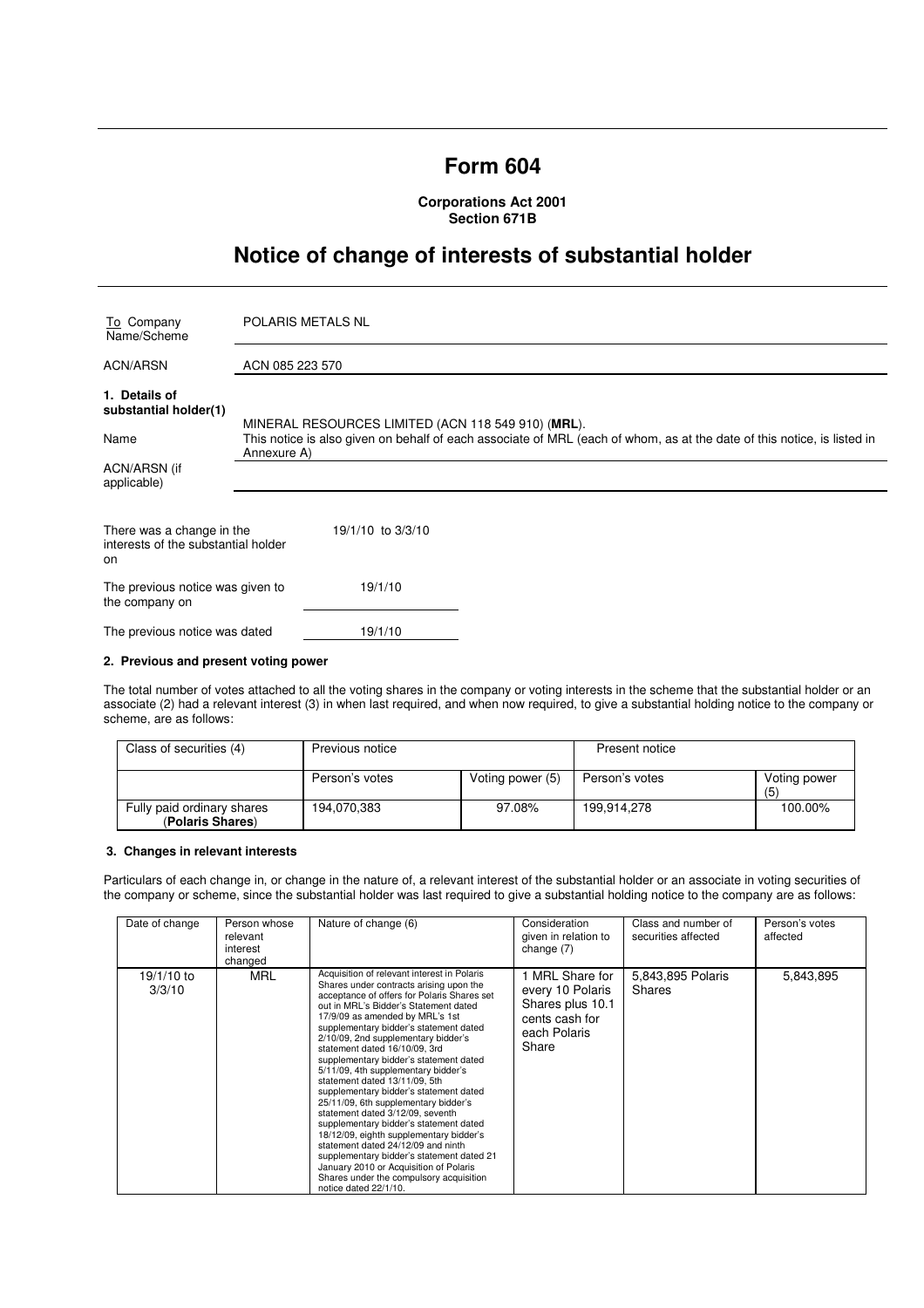### **4. Present relevant interests**

Particulars of each relevant interest of the substantial holder in voting securities after the change are as follows:

| Holder of<br>relevant<br>interest | Registered holder of<br>securities                                                                                                                         | Person entitled to be<br>registered as holder (8)                 | Nature of relevant interest (6)                                                                                                                                                                                         | Class and<br>number of<br>securities    | Person's<br>votes |
|-----------------------------------|------------------------------------------------------------------------------------------------------------------------------------------------------------|-------------------------------------------------------------------|-------------------------------------------------------------------------------------------------------------------------------------------------------------------------------------------------------------------------|-----------------------------------------|-------------------|
| <b>MRL</b>                        | Various persons<br>who accepted offers<br>or shares acquired<br>subject to the<br>compulsory<br>acquisition notice<br>referred to in<br>paragraph 3 above. | MRL (subject to<br>contracts referred to in<br>paragraph 3 above) | Relevant interest under Section<br>608(8) of the Corporations Act as<br>a result of acceptance of the offers<br>or shares acquired subject to the<br>compulsory acquisition notice<br>referred to in paragraph 3 above. | 199.914.278<br><b>Polaris</b><br>Shares | 199,914,278       |

#### **5. Changes in association**

**The persons who have become associates (2) of, ceased to be associates of, or have changed the nature of their association (9) with, the substantial holder in relation to voting interests in the company or scheme are as follows:** 

| $\cdots$<br>and ACN/ARSN<br><br>applicable<br>Name.<br>ίH | association<br>Nature<br>JТ |
|-----------------------------------------------------------|-----------------------------|
| Nil                                                       |                             |

#### **6. Addresses**

The addresses of persons named in this form are:

| Name                             | Address                                       |
|----------------------------------|-----------------------------------------------|
| <b>Mineral Resources Limited</b> | 25 Wellard Street, Bibra Lake WA 6163         |
| Polaris Metals NL                | Level 2, 1109 Hay Street, West Perth, WA 6005 |
|                                  |                                               |

Annexure A

# **Signature**

print name Bruce Goulds

**sign here**

date 9 / 3 / 2010

capacity Company Secretary of Mineral Resources Limited and duly authorised representative of the entities listed in

#### **DIRECTIONS**

- (1) If there are a number of substantial holders with similar or related relevant interests (eg. a corporation and its related corporations, or the manager and trustee of an equity trust), the names could be included in an annexure to the form. If the relevant interests of a group of persons are essentially similar, they may be referred to throughout the form as a specifically named group if the membership of each group, with the names and addresses of members is clearly set out in paragraph 6 of the form.
- (2) See the definition of "associate" in section 9 of the Corporations Act 2001.
- (3) See the definition of "relevant interest" in sections 608 and 671B(7) of the Corporations Act 2001.
- (4) The voting shares of a company constitute one class unless divided into separate classes.
- (5) The person's votes divided by the total votes in the body corporate or scheme multiplied by 100.
- (6) Include details of:
	- (a) any relevant agreement or other circumstances because of which the change in relevant interest occurred. If subsection 671B(4) applies, a copy of any document setting out the terms of any relevant agreement, and a statement by the person giving full and accurate details of any contract, scheme or arrangement, must accompany this form, together with a written statement certifying this contract, scheme or arrangement; and
	- (b) any qualification of the power of a person to exercise, control the exercise of, or influence the exercise of, the voting powers or disposal of the securities to which the relevant interest relates (indicating clearly the particular securities to which the qualification applies).

See the definition of "relevant agreement" in section 9 of the Corporations Act 2001.

- (7) Details of the consideration must include any and all benefits, money and other, that any person from whom a relevant interest was acquired has, or may, become entitled to receive in relation to that acquisition. Details must be included even if the benefit is conditional on the happening or not of a contingency. Details must be included of any benefit paid on behalf of the substantial holder or its associate in relation to the acquisitions, even if they are not paid directly to the person from whom the relevant interest was acquired.
- (8) If the substantial holder is unable to determine the identify of the person (eg. if the relevant interest arises because of an option) write "unknown".
- (9) Give details, if appropriate, of the present association and any change in that association since the last substantial holding notice.